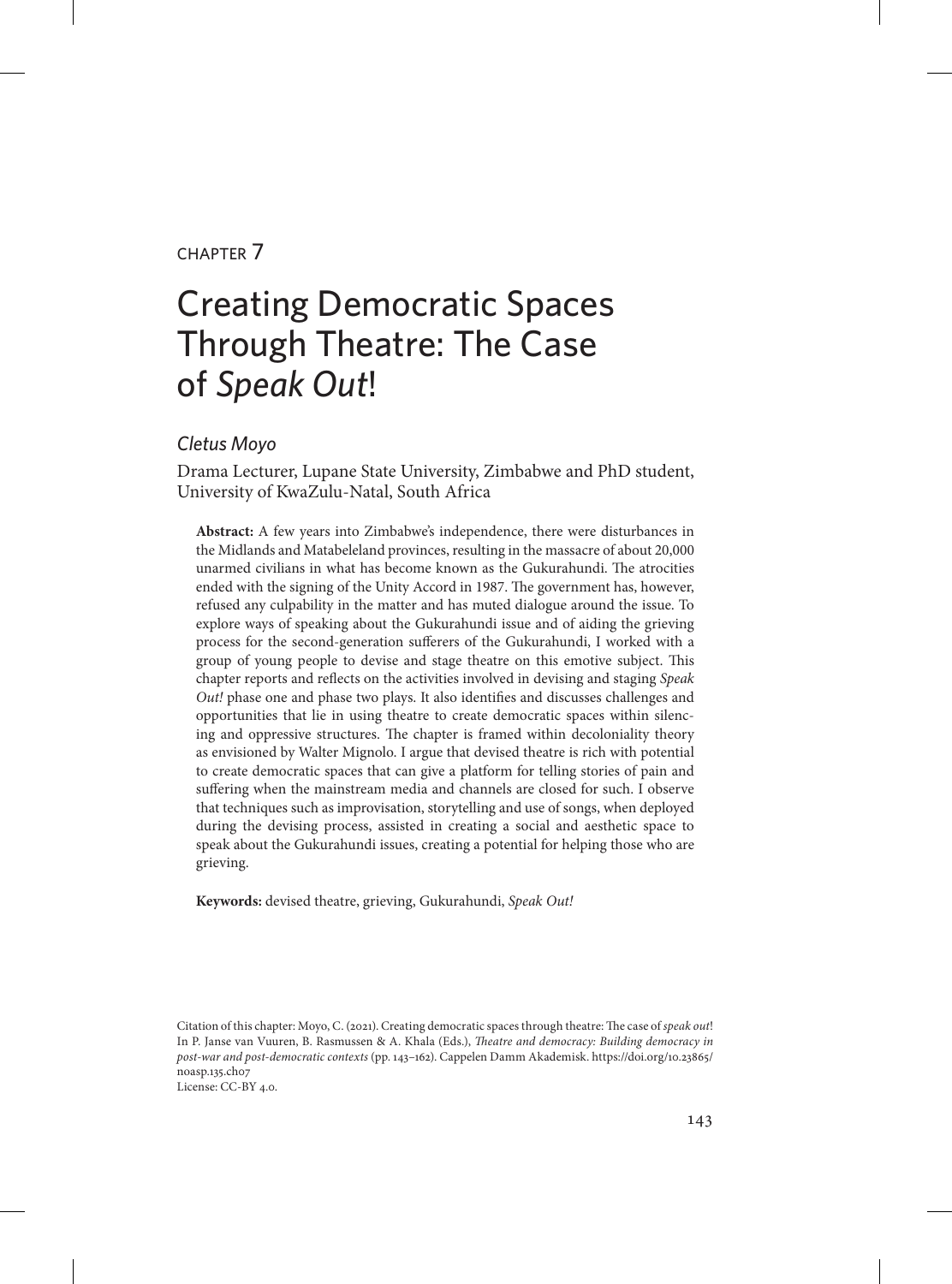### **Introduction**

As part of my PhD research at the University of KwaZulu-Natal, in 2019, I worked with young people from Bulawayo, Zimbabwe to devise and perform theatre on the subject of the Gukurahundi genocide that took place from 1983 to 1987 in Zimbabwe (Catholic Commission for Justice and Peace [CCJP], 1997). Devised theatre can be simply defined as an original production, generated by a creative collective working process (Felseghi, 2017; Oddey, 1994; Perry, 2011; Syssoyeva & Proudfit, 2016). Participants were part of the second-generation victims of the Gukurahundi. Phase one consisted of devising and staging the first play, which was staged in Nkulumane, Bulawayo. The second and last phase consisted of reworking the phase one play and then staging it at Hope Centre, Bulawayo Central Business District. Both performances were followed by post-performance discussions.

This paper reports and reflects on the processes that were followed in devising and staging the plays. It identifies and discusses challenges and opportunities that lie in using theatre to create democratic spaces within silencing and oppressive structures. I argue that devised theatre is rich with potential to create democratic spaces that can give a platform for telling stories of pain and suffering when mainstream media and channels are closed for such. The overarching question of this study is to inquire into how devised theatre, through the creation process, staging and post-performance discussions, can provide an alternative democratic space to the second-generation victims of the Gukurahundi in Zimbabwe to process and reflect on their stories of pain and suffering in order to manoeuvre past this pain and face the future positively?

Theatre can offer an alternative space to speak for subalterns (Ravengai, 2011; Spivak, 1988) to raise issues affecting them and to seek to transform their conditions (Boal, 1979; Freire, 1971; Haedicke & Nellhaus, 2001; Young-Jahangeer, 2014; wa Thiong'o, 1986). This resonates with Paulo Freire's (1971) *Pedagogy of the Oppressed* and Augusto Boal's (1979) *Theatre of the Oppressed* concepts. The subalterns are those social groups that are marginalised or suppressed, especially within colonial contexts. Freire and Boal argue for the empowerment of the marginalised in order that they may transform their oppressive situation. Boal views theatre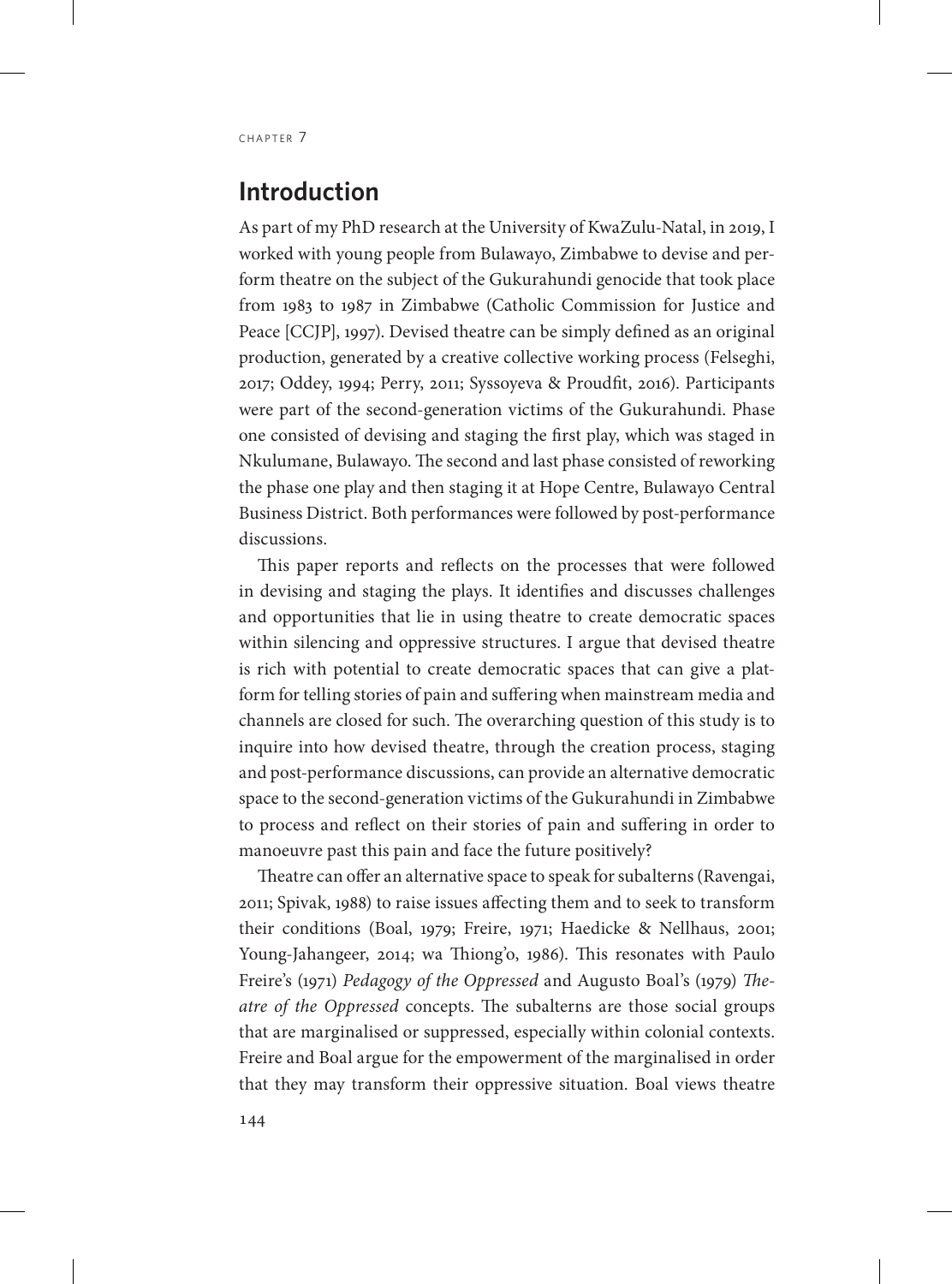as an important tool in achieving positive social transformation. Both Freire and Boal aim for a democratic society free of oppressive structures.

#### **Background and theoretical framework**

After Zimbabwe gained independence from Britain in 1980 there arose suspicion and mistrust between Robert Mugabe's. ZANU-PF (Zimbabwe African National Union–Patriotic Front) and Joshua Nkomo's ZAPU (Zimbabwe African People's Union) political parties. ZAPU had more support in the Matabeleland and Midlands provinces of Zimbabwe. The Matabeleland provinces have a predominantly Ndebele-speaking population. There also arose a dissident problem in Matabeleland. The government, led by Prime Minister Robert Mugabe, unleashed a Korean-trained 5<sup>th</sup> Brigade to "crush" dissidents who were operating in Matabeleland and Midlands, and civilians became the biggest casualties (CCJP, 1997). As noted in the CCJP report of 1997, "it is clear that thousands of innocent civilians in Matabeleland were killed or beaten and had their houses burnt during these years, mostly at the hands of Government forces" (1997, p. 15). The genocide resulted in the death of about 20,000 unarmed civilians, destruction of homes (largely through burning) and destruction of infrastructure. The government has, however, denied any culpability in the matter and has muted dialogue and debate around the issue (CCJP, 1997).

The Gukurahundi was a two-pronged conflict. The first conflict featured the state security forces versus the dissidents, whilst the second conflict featured the 5<sup>th</sup> Brigade soldiers versus ZAPU members and unarmed Ndebele-speaking civilians (see CCJP, 1997). A few years into independence, the Ndebele people (who were mostly affiliated to ZAPU) suddenly found themselves on the receiving end of a brutal onslaught by the ZANU-PF-led government (largely made up of Shona people) in what became known as the Gukurahundi (Ndlovu-Gatsheni, 2004). Because of the Gukurahundi issue and other forms of marginalisation that have continued long after independence, the Ndebele people see themselves as the subaltern other, the marginalised in the context of Zimbabwean political, social and economic strata.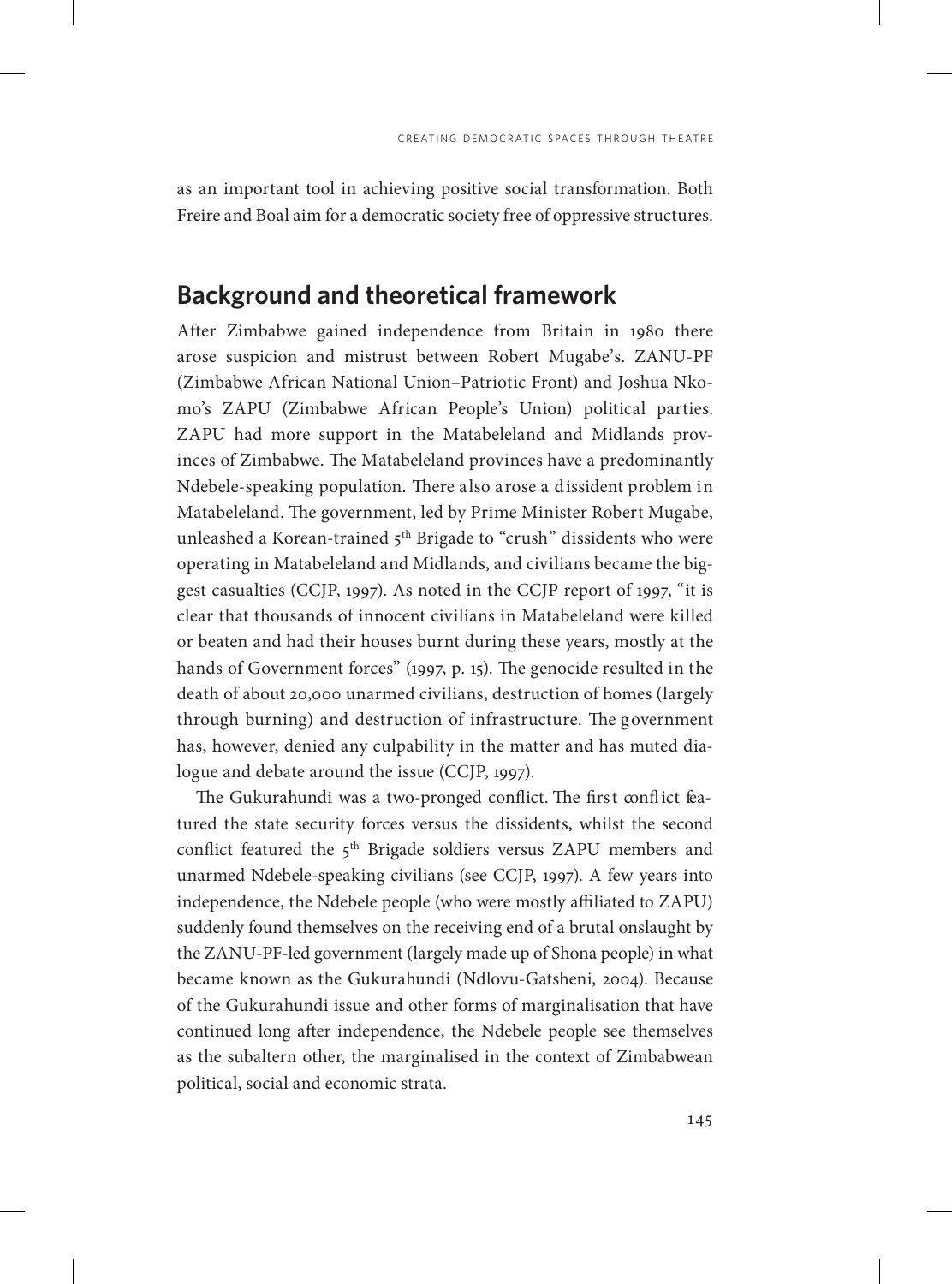Silence around the Gukurahundi issue has meant that the victims of the Gukurahundi have been hindered in voicing their pain, in reflecting on their painful past and in dealing with their emotional wounds. As a result, there are many who feel that their stories of pain and hurt remain unheard and that they have not been given a space to reflect on their suffering, and thus to be in a better position to face the future positively. Those of us who have observed this injustice by the government are obliged to act (against it) in order to build a just society. Freire (1971), in his seminal work *Pedagogy of the Oppressed*, invites us to take this responsibility, and Boal (1979) shows us that one of the ways of doing this is through theatre.

The Gukurahundi episode was ended by the signing of the Unity Accord in 1987 between Robert Mugabe's ZANU-PF and Joshua Nkomo's ZAPU. The Unity Day celebrations are held annually in Zimbabwe on 22 December. However, to many people of Matabeleland, these celebrations carry no meaning, and this creates a dilemma since one would expect this day to hold more meaning for people in this region, as the Gukurahundi happened there. More than thirty years after the Gukurahundi episode and the signing of the Unity Accord, wounds should have at least begun to heal; however the anger and pain induced by the Gukurahundi are still evident, both among the first-generation and the second-generation victims of the Gukurahundi.

This research is implemented within the conceptual framework of decoloniality, particularly the concepts of "decolonial aesthetics and aesthesis" as envisioned by Walter Mignolo. Speaking in an interview about art that is aimed at decolonization, Mignolo (quoted in Gaztambide-Fernandez, 2014, p. 201) argues that "what decolonial artists want is not to create beautiful objects, installations, music, multimedia or whatever the possibilities are, but to create in order to decolonise sensibilities, to transform colonial aesthetics into decolonial aesthesis". Decoloniality is interested in addressing coloniality. Coloniality, meaning effects of colonization, continues to linger, even long after colonization has ended. In Zimbabwe, I argue that the effects of the Gukurahundi have continued to linger long after the Gukurahundi period ended with the signing of the Unity Accord in 1987. What we are witnessing is "gukurahundiality" – the continuing effects of the Gukurahundi. The Unity Accord was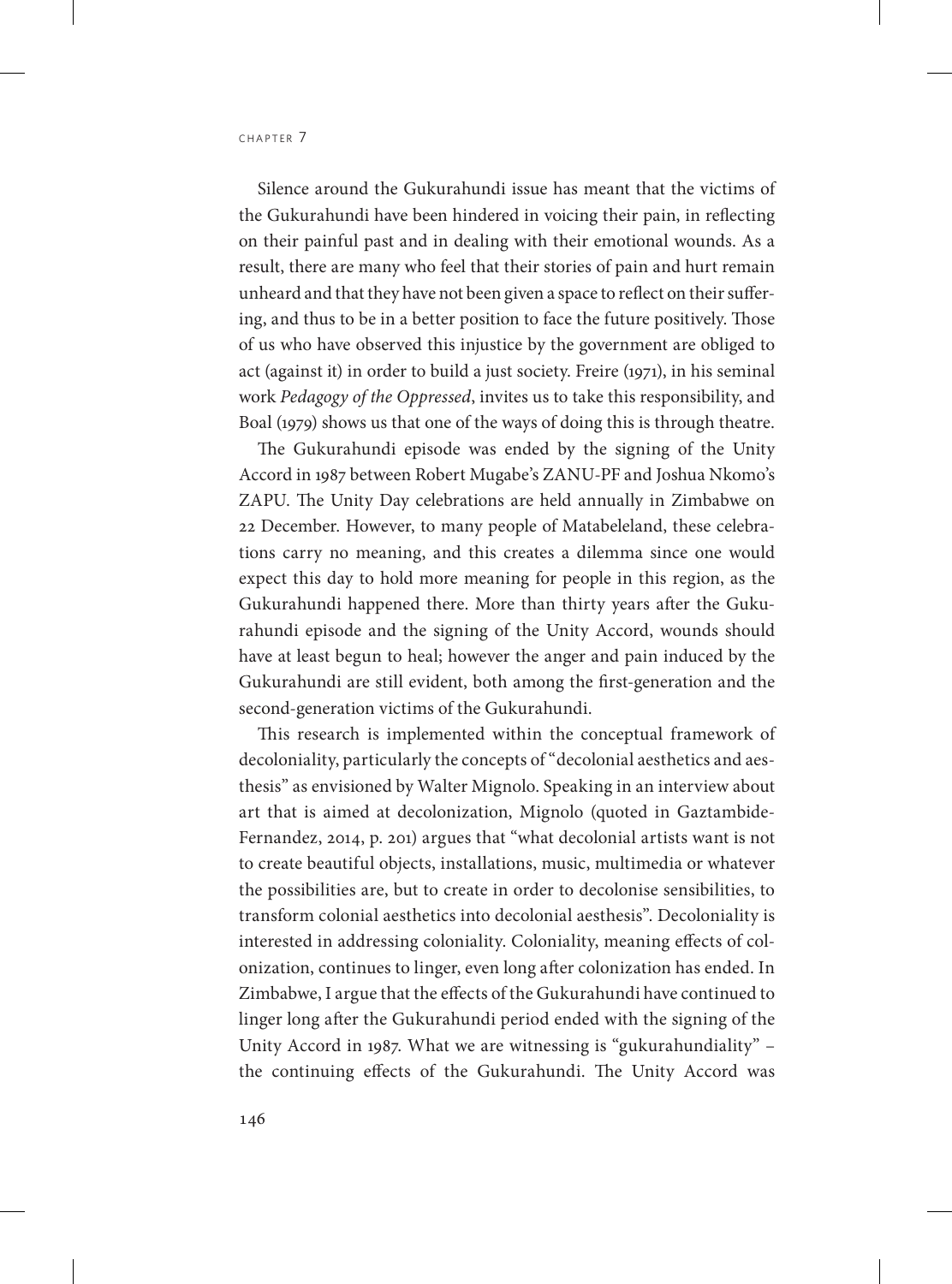not followed by corresponding efforts to address gukurahundiality. Instead, the ZANU-PF government concentrated on silencing any voice that spoke about the Gukurahundi. The resultant environment arguably did more harm than good, exacerbating the continuance of gukurahundiality.

Mignolo argues that decolonial aesthetics are artistic creations that seek to challenge domination that colonises. He advocates for "decolonial aesthesis" which is concerned about art which awakens our sensibilities to see colonial injustices so that we can change our circumstances. He is of the view that the Western concepts of art are dominant and continue to colonise, forcing others into positions of weakness, inferiority and of lesser value. To change this scenario, decolonial art exposes coloniality and its injustices and contradictions, and is determined to cause change. This concept is important to my research and my interest in devised theatre, which seek to expose the injustices of the Gukurahundi and change things for the future by using art to create a democratic space in which to challenge such injustice, and create a space for the second-generation victims of the Gukurahundi to process their pain and move on, without feeling inferior in the Zimbabwean socio-political context. Decolonisation, as envisioned by Mignolo, is concerned with dismantling colonial power and healing colonial wounds (Gaztambide-Fernandez, 2014). Similarly, this research seeks to heal the Gukurahundi wounds.

This study locates itself within the broader category of subaltern theatre, seeking to create democratic spaces to voice concerns for people who find themselves shut out of the mainstream channels and platforms (Ravengai, 2011; Spivak, 1988). Young-Jahangeer (2014) in her work in participatory theatre with inmates at Westville Correctional Centre demonstrates theatre's potential to create democratic spaces in oppressive structures. She deployed popular participatory theatre to create a space for prison inmates to explore sexual issues and other issues affecting them as female inmates. Georgina Schmukler (2013) reflects on her project that addresses xenophobia in the new South Africa. The script was based on interviews of the victims of xenophobia and it thus testifies to theatre's potential to create a space for expression and dialogue for those in conditions that deny them such a space. In Kenya, *I will marry when I want* stands as one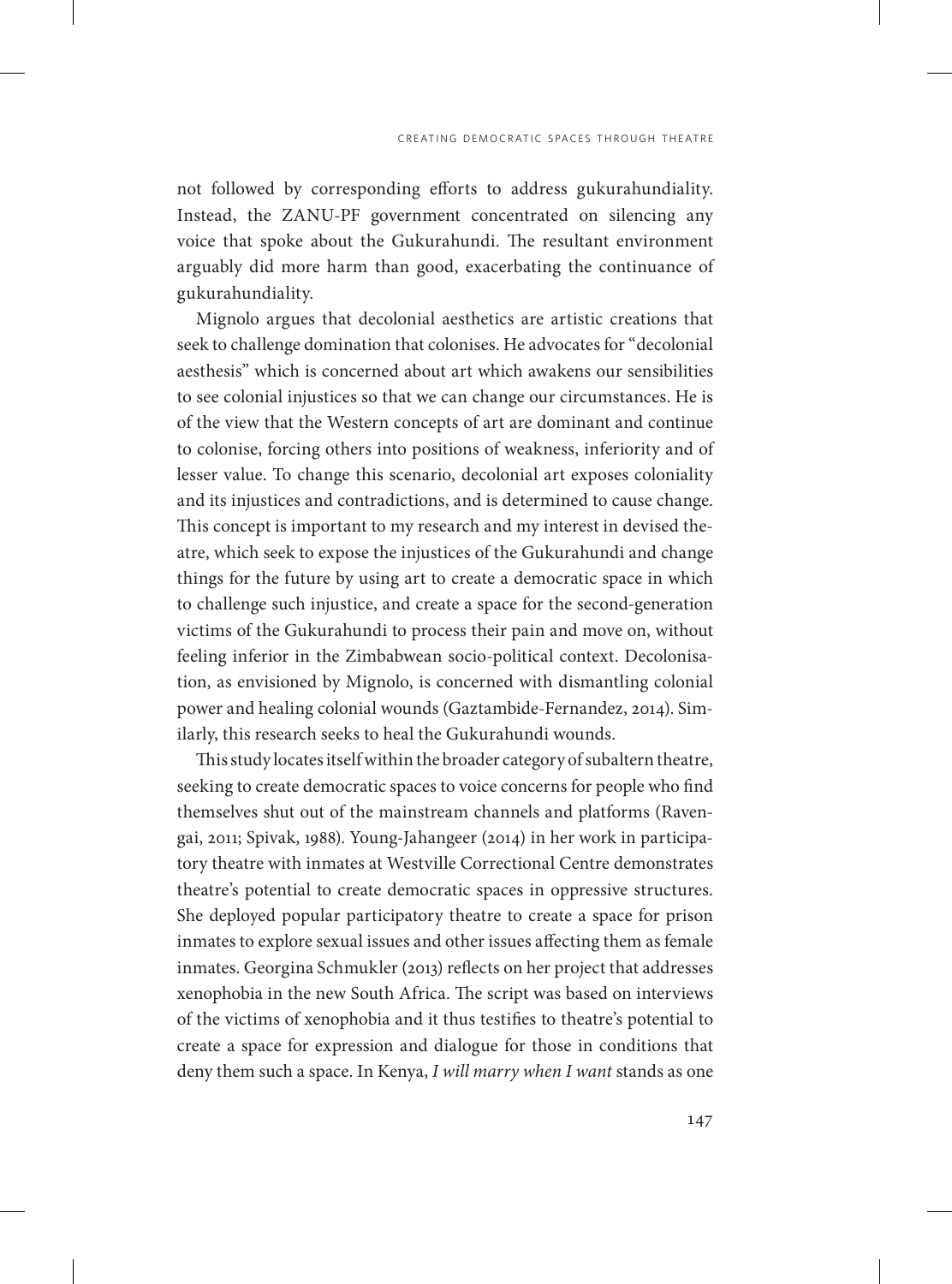of the examples of community theatre's potential to address post colonial challenges, specifically the suffering endured as a result of failed nationalism and neo-colonisation (wa Thiong'o, 1986).

Among the few available plays that address the issue of the Gukurahundi, I am not aware of any that does so from the perspective of devised theatre. Notable plays from Matabeleland that have spoken out on this issue include *Talitha Koum! Someone Lied* (2018) by Victory Siyanqoba, written and directed by Desire Moyo/Moyoxide, *1983: Years Before and After* (aka *1983: Dark Years*) (2018) written by Bhekumusa Moyo and directed by Adrian Musa, and *The Good President* (2007) written and directed by Cont Mhlanga, which was banned by the Zimbabwean government. There has also been a Gukurahundi documentary by Zenzele Ndebele (2018) entitled *Gukurahundi Genocide: 36 Years Later* which was showcased at Rainbow Hotel in Bulawayo on 29 September 2018 as part of Intwasa Arts Festival koBulawayo. The visual arts category has also made its footprint. Owen Maseko's exhibition entitled *Sibathontisele* (Let's Drip on Them) opened at the National Art Gallery in Bulawayo for a few hours, before the exhibition was shut down and Maseko arrested for allegedly undermining the government (Mpofu, 2019).

Whilst the period of the protracted liberation struggle that led to Zimbabwe's independence in 1980 has generated a lot of research, the Gukurahundi genocide of the 1980s has remained less researched and less documented. The current research, in part, seeks to contribute towards filling the gap in literature on the issue of the Gukurahundi and documenting the Gukurahundi experiences. Recently, the current Zimbabwean government has said people can speak out on their experiences regarding the Gukurahundi. However, many still fear to do this, and there are many who doubt (reasonably so) the genuineness of the government in this regard. As a result, a lot still remains unchanged. Silence and fear are still there.

#### **Research methodology**

This research is qualitative in nature and deploys devised theatre as a methodology. Devised theatre can be simply defined as a production which is generated by a creative working process (Oddey, 1994). The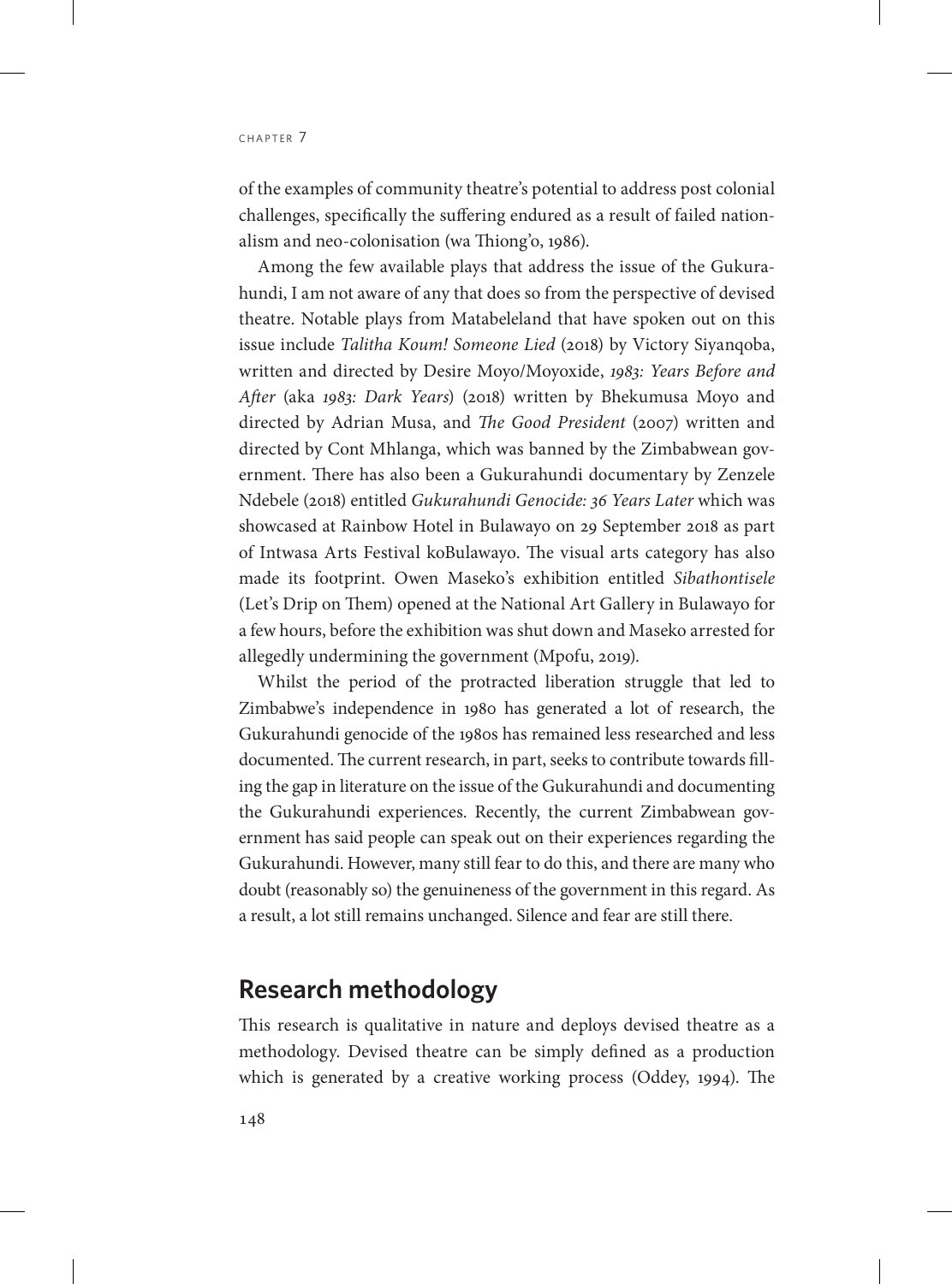central characteristic of devised theatre is innovation and experimentation. It affords an opportunity to its creators to question the issues or topic or ideology under exploration and it also offers new ways of thinking and of building new forms and structures. These qualities of devised theatre were well-suited to the issue of the Gukurahundi. According to Jess Thorpe (2014, p. 13) devising theatre "is essentially the process of creating something new from scratch. Its power is in its infinite possibility and the opportunity it offers individuals to experiment with ideas of content, form, structure, staging and new styles in order to 'make' a brand new piece of work". Devised theatre offers democracy and freedom in the working process, a kind of democracy and freedom that may not be available in a conventional play written by one author (Oddey, 1994).

The focus was on the process of collectively devising and staging theatre works that resist enforced silence and encourage voicing out/speaking out on the Gukurahundi experiences. In devising this performance, collective experiences of dealing with the Gukurahundi stories were central, together with the documented experiences such as those contained in the CCJP report of 1997. The CCJP (1997, p. 3) report notes that:

One of the most painful aspects of the 1980s conflict for its victims is their perception that their plight is unacknowledged. Officially, the State continues to deny any serious culpability for events during those years, and refuses to allow open dialogue on the issue. In fact, there is a significant chunk of Zimbabwean history which is largely unknown, except to those who experienced it at first hand. All Zimbabweans, both present and future, should be allowed access to this history. Only by fully exploring how the 1980s crisis developed, can future Zimbabweans hope to avoid a repetition of such violence.

Being cognizant of the above, we set out to devise theatre that creates a space for second-generation victims of the Gukurahundi to reflect on the stories passed down to them and to also dialogue with members of the community in search of ways of manoeuvring past the Gukurahundi pain. Between six and ten members of the Ndebele-speaking community in Bulawayo, Zimbabwe participated in this research. The number of participants is recorded as a range, as opposed to being a fixed figure, so as to cater for those who left the group and those who joined the group during the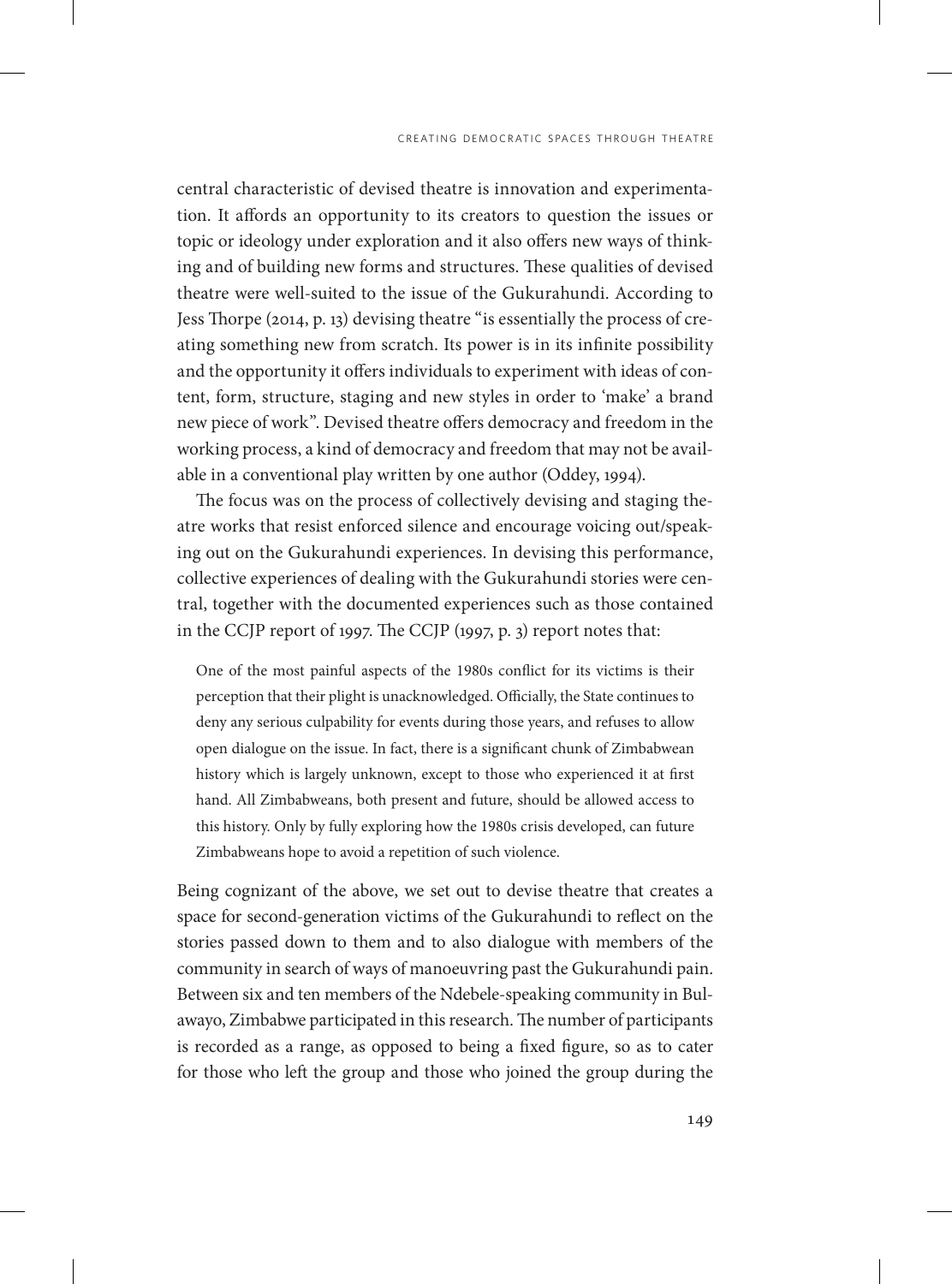process. We were guided by Willis Sutton and T. Munson's (1976) definition of "community" that included a "specific population" as its elements. Participants were selected from young men and women aged between 18 and 35. This is the age group that fits well into the category of second-generation victims of the Gukurahundi. Participation in the project was voluntary but the participants were purposively sampled so that Ndebele people from Matabeleland and/or Midlands provinces of Zimbabwe were included.

My analysis examined data generated from play production processes and its staging, as well as the reflections of the cast and audience after the performance. Multiple rehearsals and two final performances were held. I facilitated the process of devising theatre. This involved the holding of workshops that incorporated theatre games and exercises to build trust (Boal, 1979), the sharing of experiences, and improvisations. Workshops/ rehearsals ran for a month followed by the staging of the plays. After the first performance we reworked the play and staged a second performance. During the research I documented the proceedings and my observations through journaling, video recording and audio recording.

Data was generated from the rehearsal process, the process of staging the theatre pieces, post-performance discussions and from reflections during and after these processes. Of particular interest was to see how devised theatre was able, or not able, to create a democratic space for the second-generation sufferers of the Gukurahundi to tell inherited and personal stories, and start to explore ways of manoeuvring past the pain associated with this period. Observations (of the creation process, staging and post-performance discussions), interviews with participants and group discussions were used to generate data for the research. In data analysis I referred to my videos, audio recordings, journals and notes to reflect on the processes of the research. Data analysis and interpretation was carried out in order to arrive at valid conclusions.

# **Creating democratic spaces through theatre – Speak Out!**

Harnessing the possibilities offered by devised theatre, we created our stage play entitled *Speak Out!* Whilst a scripted play would have limited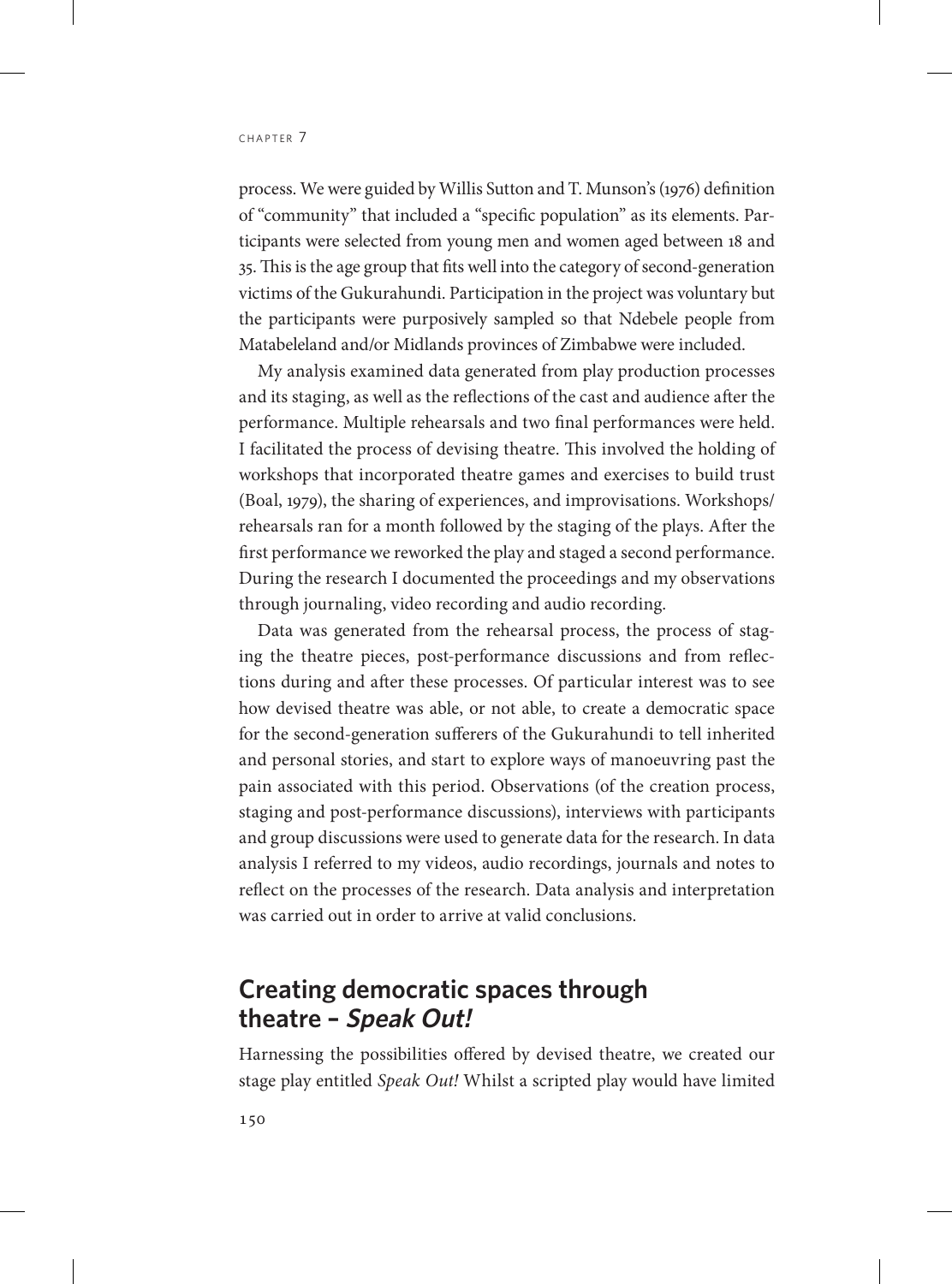us to the script, devising theatre gave us a democratic process in the creation of the script, empowering each participant and giving them agency. At the centre of the creative process was improvisation. We devised the first play and staged it. We then reworked it and staged it again, creating *Speak Out!* Phase 1, and *Speak Out*! Phase 2. The plays were not written by a single person but were a product of collective improvisation. During the rehearsals, I encouraged all members of the group to be free to contribute and I emphasised that they would not be censored for their views. Putting improvisation in the centre of the creative process resonates with Ian Watson's (1993, p. 94) observation that improvisation:

places the actor at the center of the creative process. This is particularly obvious in the initial stages of creating a new mise-en-scene, because it is the actor who bears the greatest responsibility for providing the raw material for the production. It is the actor who develops the initial improvisations, and it is the actor who adapts them.

We started the creative process by coming together to discuss the Gukurahundi. This discussion was aimed at affording the participants an opportunity to share what they understood had taken place during the Gukurahundi. Some participants said they did not know much about what had happened while others knew a lot. With participants drawn from an age group that at the time of the Gukurahundi were young or not yet born, some said they did not know whether the stories they heard about the Gukurahundi were true or not. The words that the participants used to describe the Gukurahundi atrocities were telling. One participant talked of "*babetshisana*", meaning "they were burning each other". This description is an infamous metaphor of the Gukurahundi, capturing the gruesome atrocities of the period that included, among other things, people being shut up in thatched huts and burnt alive.

On the other hand, the term "*babetshisana*" shows how the so-called "official" narrative of the Gukurahundi has distorted the facts of this period. The official description implies that the "burning of each other" was a type of atrocity carried out by both sides, creating the impression that the other side was also returning fire for fire, yet it was the armed 5<sup>th</sup> Brigade versus unarmed civilians. The government has actually created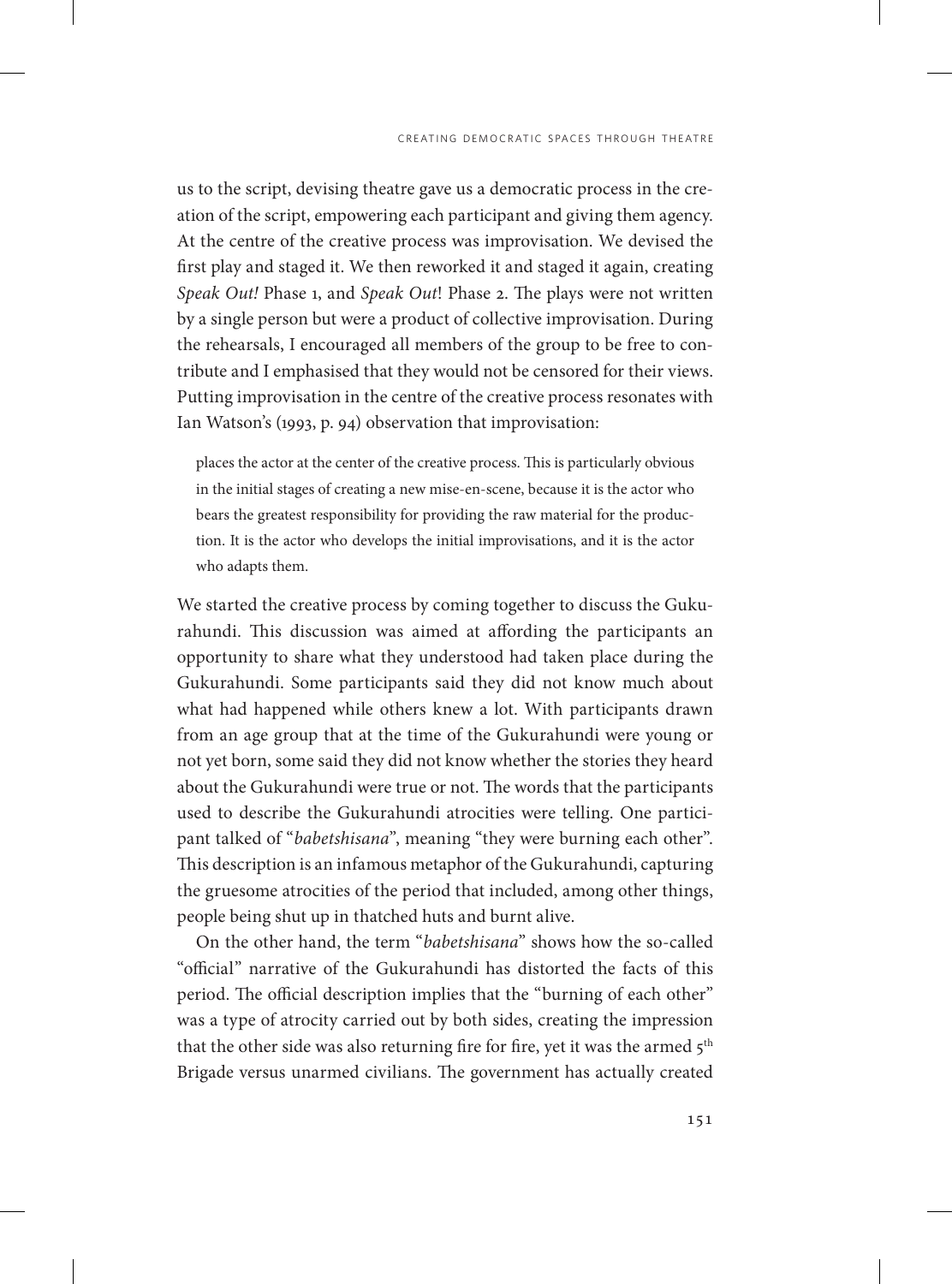the distorted narrative by referring to the Gukurahundi as a civil war (see CCJP, 1997).

The CCJP (1997) report was very useful as a foundational text of reference. We referred to it a lot to get a broad view and exact details of what transpired during this period. We also collectively watched a 2018 Gukurahundi documentary film by Zenzele Ndebele. I then tasked the participants to go and do their own research about the Gukurahundi. We agreed that they were going to ask their parents, guardians or relatives. They came back with varying results. For some, relatives shared with them what they know about the Gukurahundi whilst some were not given any information except that talking about the Gukurahundi *kuyatshayisa* (it can get you beaten) or *kuyanyamalalisa* (it can make you disappear). Despite the mixed outcomes, the exercise of asking parents and relatives about the Gukurahundi started a process of talking about the issue. Even for those who preferred not to speak about it, the information that talking about the Gukurahundi can get you beaten or can make you disappear is still vital. It speaks volumes. We captured these sentiments in the phase one play monologues and in poems that were recited by the performers in the plays.

The phase one play was centred on the story of a young woman who narrates the story of her aunt, who was killed during the Gukurahundi by 5<sup>th</sup> Brigade soldiers who found her pregnant and ripped her stomach open with a bayonet, claiming that they want to remove a "son" of a "dissident" she was carrying in her stomach. The young girl was told this gruesome account by her mother. In narrating the account, the young lady says, "I believe – this is how my aunt would have told her story if she had had a chance to, but she never had one, she died on the spot" (*Speak Out!* 2019). Accounts of pregnant women who were bayonetted are a common theme of the Gukurahundi atrocities. CCJP (1997, p. 10) reports that "there are four accounts among CCJP records of two pregnant girls being bayonetted to death by 5<sup>th</sup> Brigade in Tsholotsho in February 1983". Participants picked up this account as one of the most depressing accounts that have been shared to them through stories.

We used a flashback technique to transport this story to the stage. The flashback happens during a scene where young people are seated on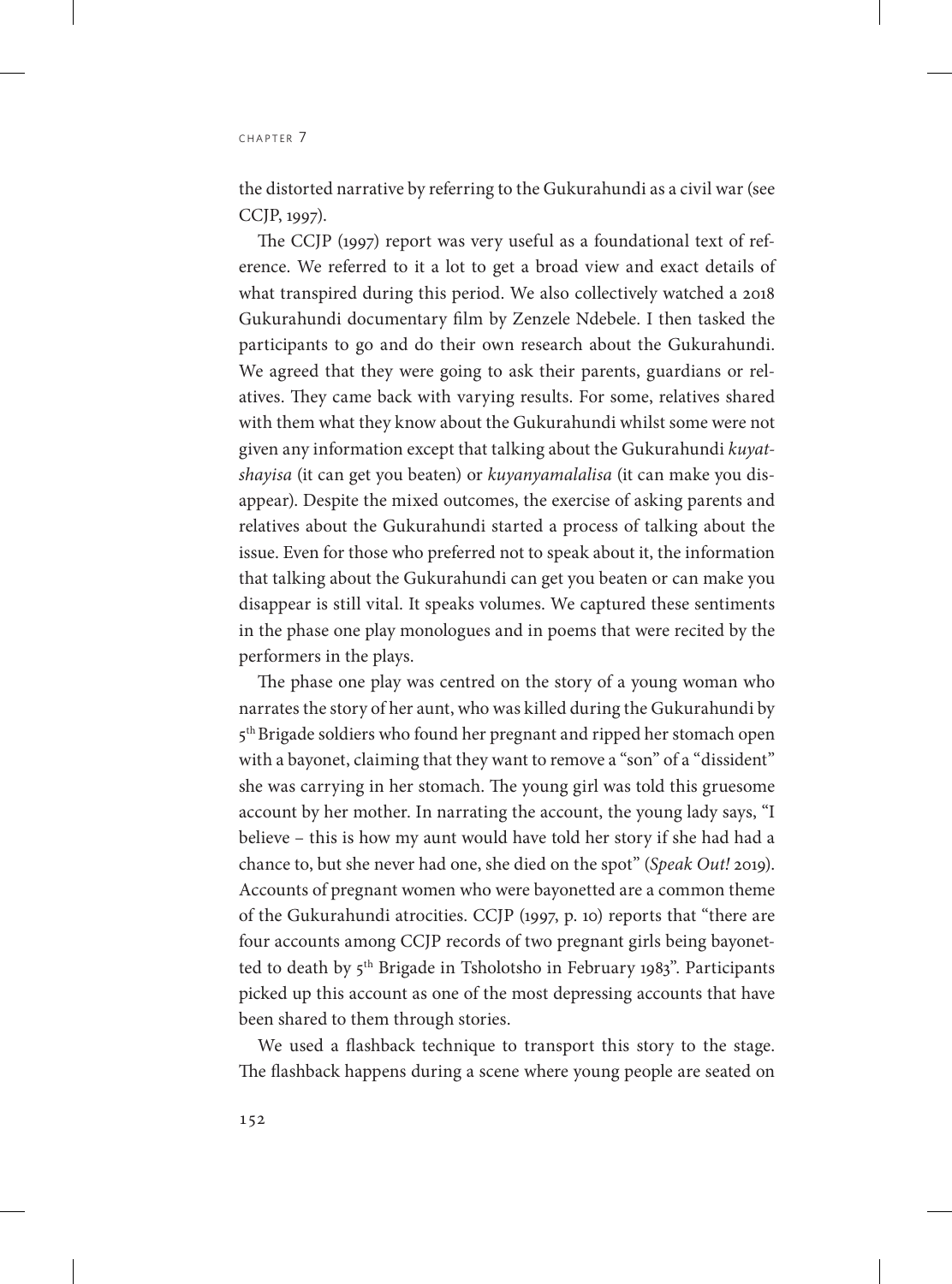different parts of the stage. One after the other, they tell their stories – the stories of the Gukurahundi that they have heard. The last to tell her story is a young woman who, at the beginning of her narration, transforms to play the character of her aunt during a day she and her family were rounded up by the 5<sup>th</sup> Brigade soldiers. The transformation marks the beginning of the flashback, and the other actors on stage freeze. The "aunt" narrates how the 5<sup>th</sup> Brigade soldiers arrived in her rural village in Tsholotsho armed with guns. Many people were shot dead and some were wounded as the 5<sup>th</sup> Brigade soldiers ruthlessly attacked the unarmed civilians. She was 8 months pregnant. She tried to run away. However, because of her advanced pregnancy, she could not run fast. The soldiers caught up with her. As the actor playing the role of the aunt reaches this point in the narration, two male actors who had frozen on the stage come alive and transform into soldiers and start intimidating the pregnant aunt and eventually rip open her stomach with a bayonet.

The transformation into the soldiers' roles was aided by the putting on of red berets, a technique that uses minimal props for the transformation into another character – and resonating with Jerzy Grotoswki's (1968) poor theatre concept. The  $5<sup>th</sup>$  Brigade soldiers that massacred civilians during the Gukurahundi wore red berets, and these became their infamous trademark. After the bayoneting, the flashback ends and the events of the play return to the present time. One of the young people who, all along, had been listening to the narration exclaims "*ngamanga lawo!*" (that is a lie!). Others defend the young lady who narrated the story. The young lady declares that the story she has told is the story of her aunt, which was told to her by her mother. The character who is disputing the account should, it was suggested during the devising stage, represent those who have sought to trivialise, to distort, and to dispute the Gukurahundi experiences as shared by the victims and survivors. By reacting to this character, the participants not only voiced their pain and frustration stemming from the attempt to silence their Gukurahundi narratives, but also protested against any attempts to silence them.

Whilst this was the central theme of the play, other issues were also taken up: For example, the account of a man who was burnt alive in a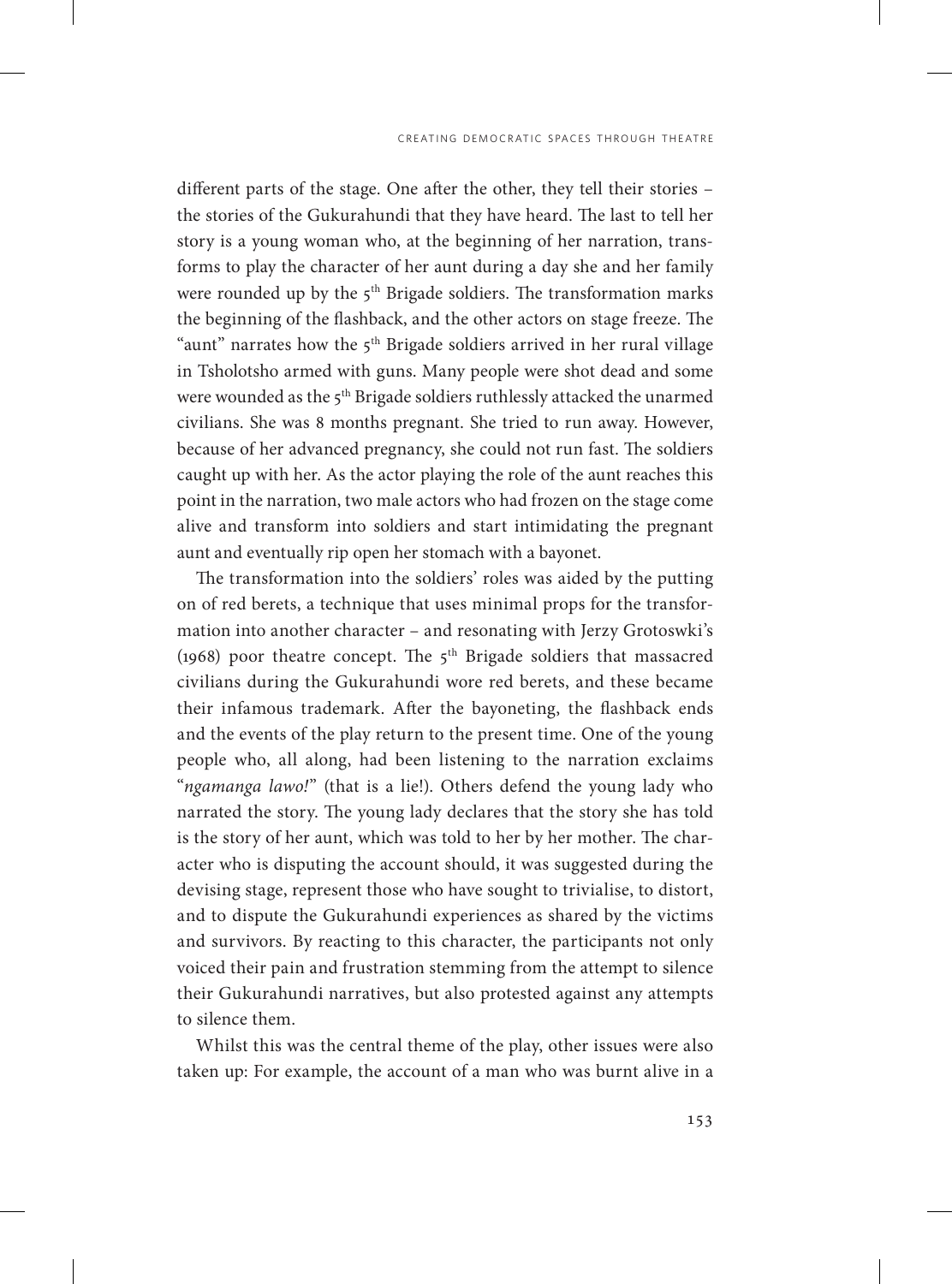thatched hut. His only crime was that of being a former ZIPRA<sup>1</sup> member and being a member of ZAPU. Arguably, the ZANU-PF government used the Gukurahundi as an opportunity to crush ZAPU, the main opposition party in the country. One of the participants shared this account as a true story that happened to his maternal grandfather. It is an individual account that also embodies the accounts of many who suffered the same predicament. Using a storytelling technique that draws heavily from the Ndebele storytelling culture, this account was narrated as a monologue at the beginning of the phase one play. Physical abuse in the form of beatings and torture were also captured in the play through dramatised re-enactments that sought to mirror the atrocities of the Gukurahundi events. Theatrical re-enactments not only mirror what happened, they also provide an opportunity to comment on the events (Katherine, 2015).

In *Speak Out!* Phase 2, the issues of identity and of failure to get birth certificates for victims and children of victims of the Gukurahundi were introduced. One of the participants had a first-hand experience of this as his family has experienced a related crisis. As we incorporated his real life experience into the play and recorded accounts of similar experiences, our play shifted to a story of two people planning to marry, who are haunted by their history to the extent that their wedding is threatened. The young man's father was killed by  $5<sup>th</sup>$  Brigade soldiers during the Gukurahundi. Authorities refused to process a death certificate for him because Gukurahundi was not acceptable as a "cause of death". As a result the young man failed to get a birth certificate bearing his father's names. He had to get a birth certificate using his mother's surname. As the young man approaches marriage, he is worried that even his children will use the "wrong" surname and may never get to know their true lineage, something which also speaks of their identity. His fiancée is also trying to come to terms with the death of her aunt, who was bayonetted during the Gukurahundi. These past experiences not only threaten the couple as individuals, but the future of their

<sup>1</sup> ZIPRA was the name of the ZAPU armed wing during the war for Zimbabwe's independence.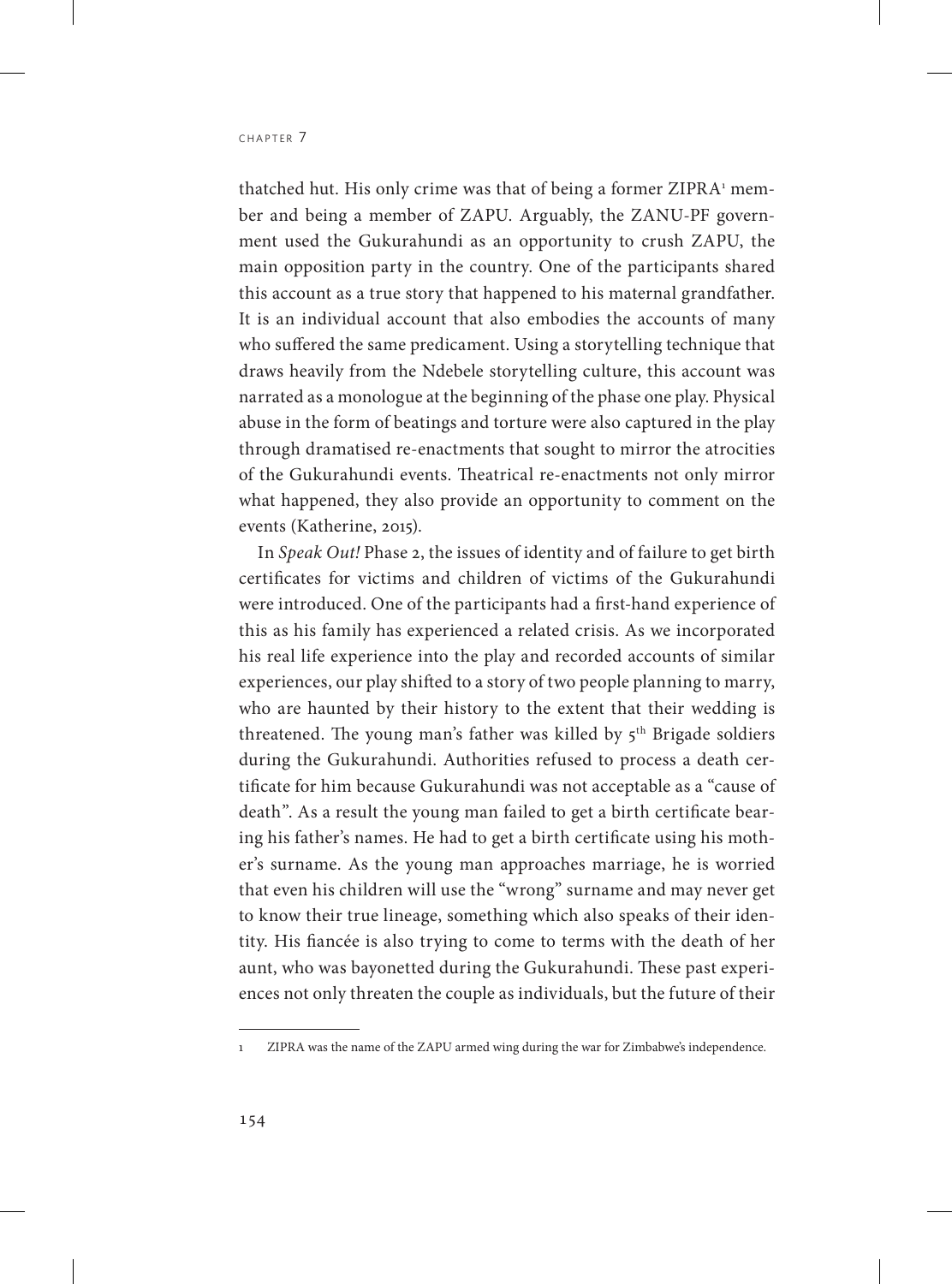marriage and children. The issue of identity documents for the victims and children of victims of the Gukurahundi is a deep-seated crisis that has existed since the Gukurahundi days. According to CCJP (1997, p. 6):

Possibly hundreds of murder victims have never been officially declared dead. The lack of death certificates has resulted in a multitude of practical problems for their children, who battle to receive birth certificates, and for their spouses who, for example, cannot legally inherit savings accounts.

Music and dance were incorporated as the storyline revolved around the groomsmen and bridesmaids preparing the wedding dances for the anticipated wedding. The participants collectively participated in the choreography of the dances and in selecting the songs for dances. One of the participants, an experienced professional wedding dance coach, was given the responsibility of being the overall coordinator for the wedding dances. In the rehearsal room, dancers would take turns to propose dance moves and then the rest of the members would be taught the moves once they had been adopted by the group. At times, other members would suggest changes. Just as it was the case for the roles being "acted", in perfecting the dances during rehearsals one individual or one section would perform whilst the rest would watch and then make suggestions for improvement or comment on the issues at the centre of the performance. We thus used Boal's (1979) concept of the Spec-Actor to provide feedback to each other and comment on the content of our work, and to collectively participate in shaping the theatre work. One of the greatest challenges perfecting the dances during the rehearsal was that dancers would learn the dance moves at a different pace. Those members who had previously been bridesmaids or groomsmen relied on their experiences whilst others struggled.

Songs were used as commentary in the plays – for example, "*Senzeni na?*" (What have we done?) by Albert Nyathi, and another version from South Africa that speaks to the Apartheid era issues. Some participants also composed their own poems to capture their experiences and to protest against being silenced. These were incorporated into the plays. One of the poems by one of the participants goes like this: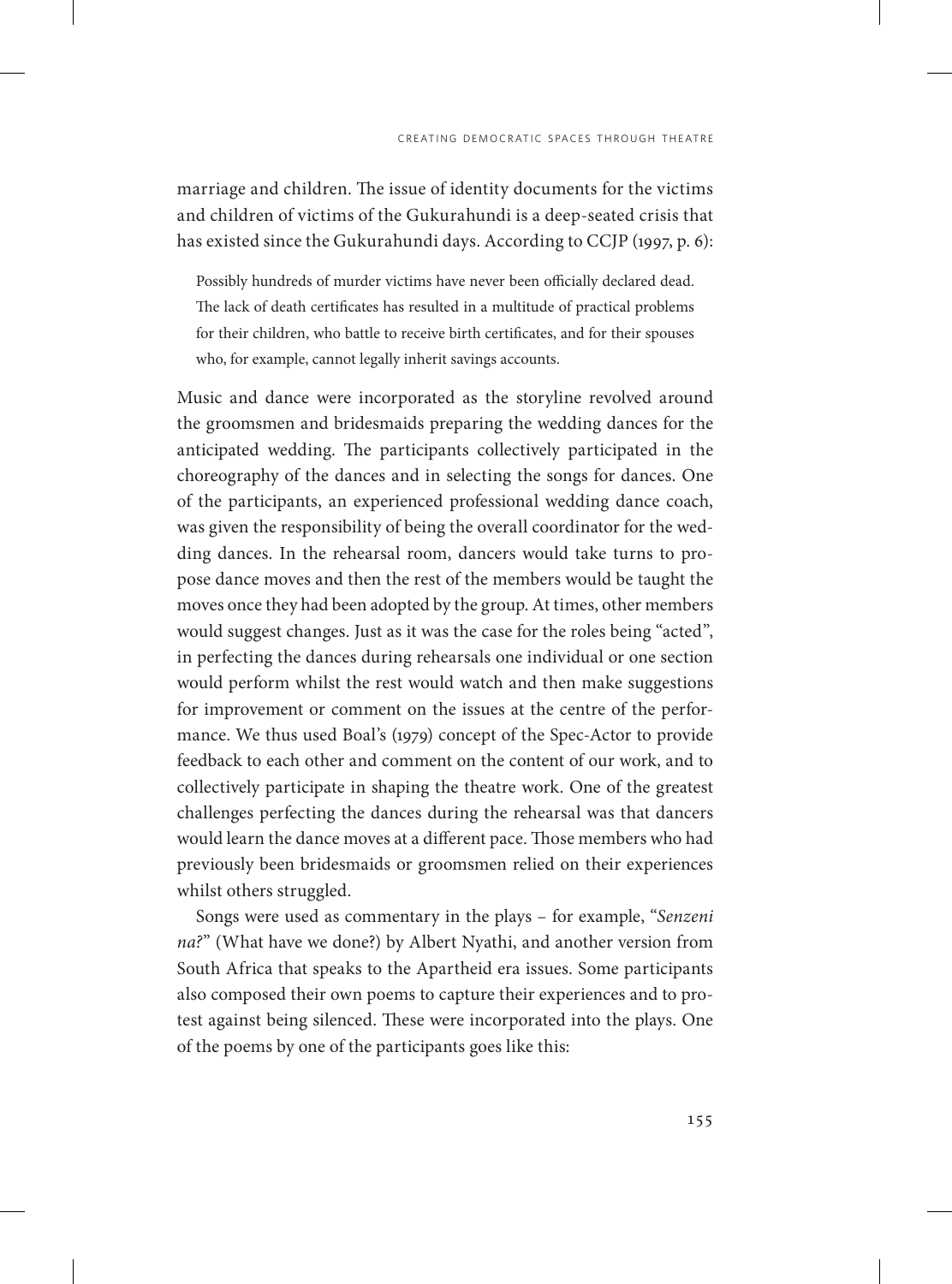Now that they say we may speak and we are speaking – *hatshi ukuvinjwa, hatshi ukwethuselwa* (no to silencing and gagging of our voices, no intimidation). We may forgive and forget but without answers *eish ngiyasola* (eish<sup>2</sup> I have doubts)…

The use of art this way is in line with Magwaza (2001) and Barber's (1997) writings on African popular culture. Magwaza argues that cultural forms and artefacts (like beadwork) are used in African culture to communicate, and often as a form of protest. Zondi (2008) echoes the same sentiments as she sees songs which emanate from people's experiences as a form of negotiating and commenting on these experiences. Barber (1997, p. 5) observes that songs from the Mozambican plantations were "generated by people's suffering, giving collective voice to memories of pain to make them serve as a 'map of experience'". The plays that we created fit this mould of art as they reflected on and commented on the participants' Gukurahundi experiences.

# **Langalezo – exploring theatre as grieving**

The climax of both plays came as a *langalezo* experience. Through theatricality a *langalezo* space was created. A *langalezo* space is a space provided for in the Ndebele culture for showing solidarity and offering support to each other during times of bereavement or extreme difficulty. Among the Ndebele people, when a beloved passes on people gather to express condolences in support of the bereaved (Moyo, 2018; Ndlovu et al., 1995). The same applies to other difficult experiences such as loss of property and injury. In the context of death, this solidarity and sharing of condolence messages is manifested not only immediately, but also after a long period of time. The *langalezo* remains pending as long as the bereaved and the person offering comfort have not met or spoken to each other. Another critical element of *langalezo* is the narration (by the bereaved or affected) of how the painful experience happened. This sharing of distressing experiences is part of the necessary healing process after a painful event.

<sup>2</sup> In this context "eish" means "I have doubts".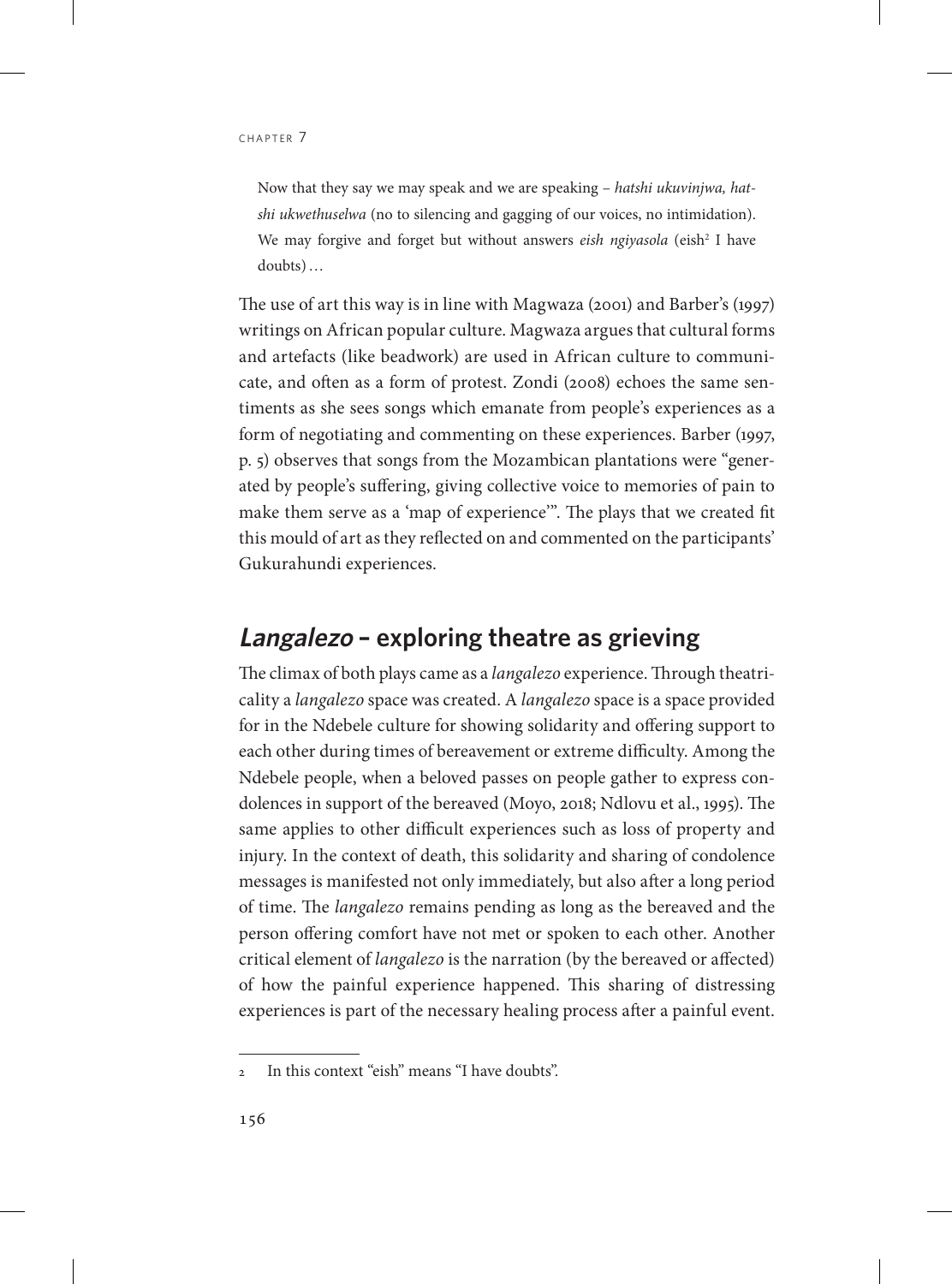The listener empathises with the affected and offers hope through words and deeds.

Among the Ndebele people, the person coming to show solidarity greets the bereaved or affected by saying "*langalezo*". The Ndebele word *langalezo* means "you have seen it" or "it has been seen". It is both an acknowledgement that the painful event has happened and also an encouragement to manoeuvre past the pain and face the future positively. A *langalezo* space is a space for the sharing of painful experiences, the witnessing and validation of stories of pain, loss and suffering, and the mapping of the way forward in order to face the future positively. I argue that devising and staging theatre created a *langalezo* space for the participants and the audience members.

In the phase one play, after the young lady has narrated the story of her aunt who was bayonetted, other actors gather around her, embrace her and, true to the Ndebele cultural tradition that has just been described, say "*langalezo*". In the phase two play, after the narration of their painful accounts, the future bride and groom embrace each other comfortingly whilst other actors gather around them and say "*langalezo*". This moment is followed by a popular song of lament "*Hamba nhliziyo yakhe uye ezulwini" (May her soul find peace in heaven)*. The post-performance discussions also form part of the *langalezo* experience, for, in a *langalezo* space, value is placed on problem narration, problem discussion and seeking ways of moving forward.

Both the process of devising theatre and that of staging theatre created democratic spaces for participants and audiences to speak about their Gukurahundi experiences, something that is "forbidden ground" and a taboo in everyday circles. Felseghi (2017, p. 68) observes that in devised theatre in "creating a performance, the authors always start from human resources and their personal biographies, from a pre-existent theme, from society, politics – or all of these combined, creating unlimited possibilities". In our project, this was done through encouraging participants to share their personal experiences and then incorporating those into the devised play. One participant, for example, shared the story of his relative who was burnt alive inside a thatched hut – a type of atrocity already mentioned in this paper – and this was incorporated into the play.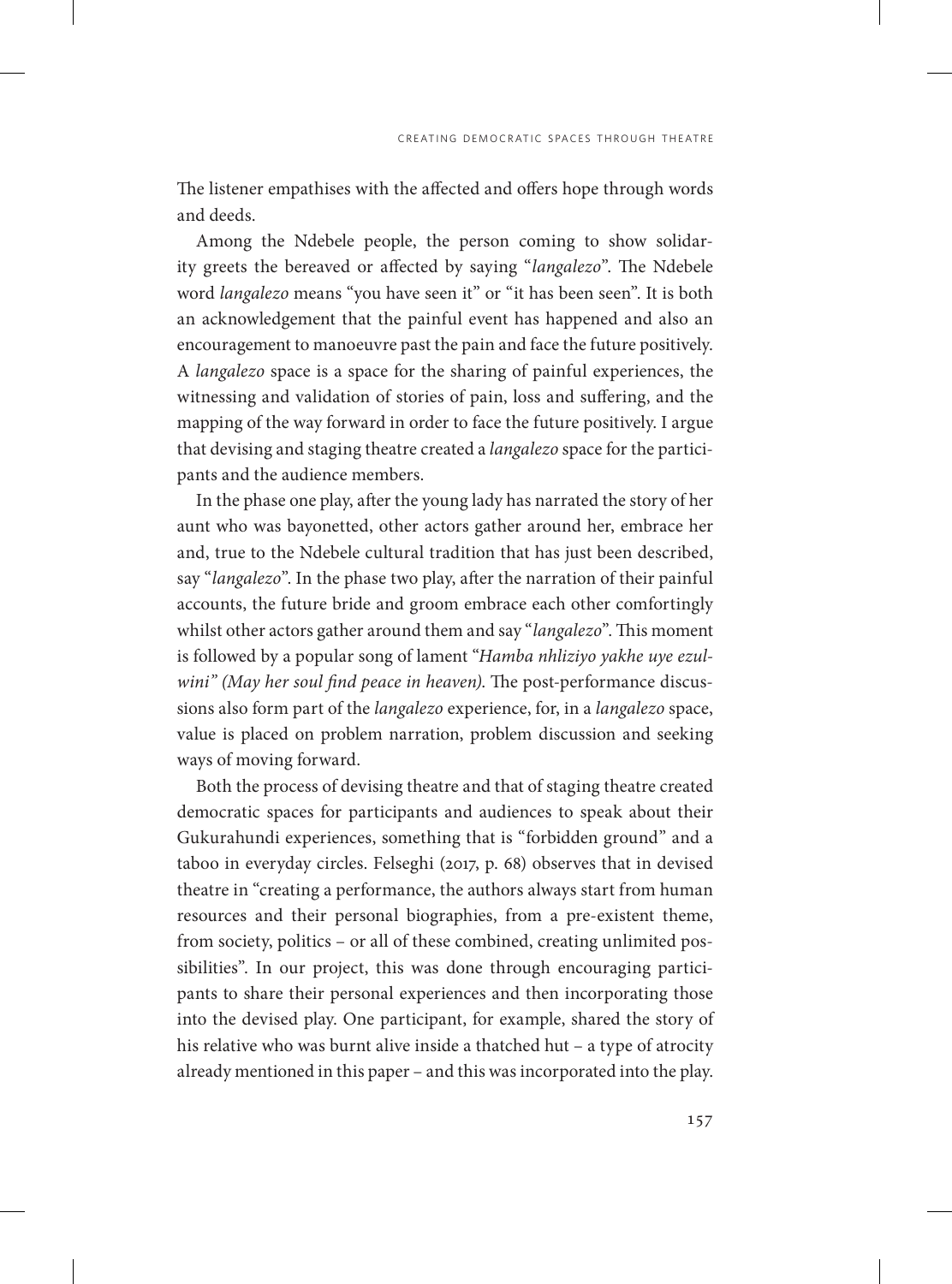#### CHAPTER 7

During reflection sessions after devising and staging the plays, one of the participants said:

As for me, as a young person from Matabeleland, Bulawayo in particular, participating in the *Speak Out!* project gave me an opportunity to express my views and feelings concerning the Gukurahundi accounts that I have heard. So I think I was empowered to be able to express myself and to voice my feelings on the Gukurahundi issue…the theatre project empowered me because my fellow participants came with things that I was previously unaware of and as we shared stories and experiences I developed a broader understanding of the Gukurahundi issue ... the project also made me aware that we can speak about issues of Gukurahundi using all these channels even if other platforms are closed.

The sharing of stories during the devising process was enhanced by improvisation which empowered participants to break silencing and oppressive boundaries and to "rediscover" their silenced voices through playfulness that we created through the playing of games, particularly at the start of sessions. Some of these games were also played in the middle of the devising sessions. One of the games we used to play is a concentration game whereby participants stand in a circle. Each person is assigned a unique number. All participants then start making a rhythmic sound by tapping above their knees while saying numbers. The first person chants his or her unique number along the tapping rhythm and ends by adding someone else's number. The person whose number is added is supposed to be the next to do the chanting of numbers and so it goes on, with new people being brought in. The trick is to maintain the rhythm and also not to miss your chance when your number is mentioned. The first person would go like "ah 1, ah 1 1 4". The person assigned number 4 would have to pick up the chanting, like "ah 4, ah 4 4 2". Number 2 would have to be next, and so on. The games set the stage for improvisation. Boal (1979, p. xiv) argues that "improvisation is life". That is what improvisation brought to our devising process – life.

Staging the play marked one of the milestones of the process, as participants claimed their democratic spaces – where they could speak. The act of performing in front of an audience is important in that participants tell their stories and have them validated by the empathic audience. Life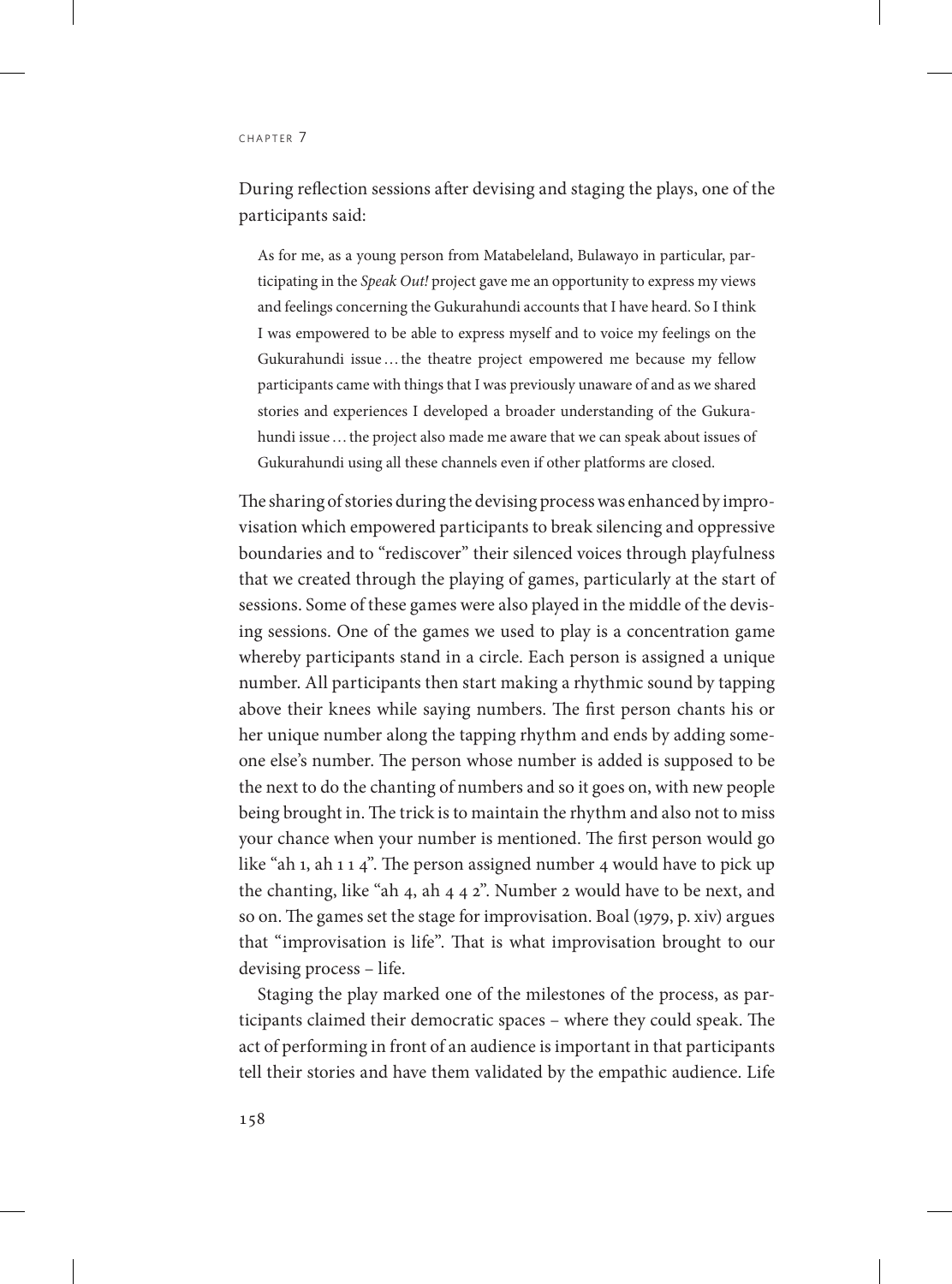experiences are given added validity by depicting them dramatically with, and in front of, others (Jones, 1996). This is not always the case though – there can be conflicts and negotiations during the devising process.

The rehearsal for action concept was important in this research. Boal (1979), borrowing from the avant-garde, particularly Moreno's expressionist psychodrama, describes his aesthetics of the oppressed as a rehearsal for action. He argues that participation in the theatre gives participants an opportunity to rehearse what they would do in real life if faced with similar circumstances. During the reflection sessions participants testified that after the project they had felt emboldened and empowered to go out and speak to their families, friends and community members about the Gukurahundi, something that they had been reluctant or afraid to do before embarking on the project. One participant said, "the support that we got from the audience when we did the play is encouraging me to speak about this thing [the Gukurahundi]".

Post-performance discussions provided a democratic space for audiences to express their views on the Gukurahundi experiences. One audience member revealed that he and his drama group were being harassed by members of the security sector for participating in theatre works that speak of the Gukurahundi, labelling this as unfair treatment. Mignolo (2014) argues that decolonial art exposes injustice, challenges domination that colonises and is determined to bring about change. Through *Speak Out!* we challenged oppressive structures that refuse to people the chance of speaking about their Gukurahundi experiences. The silencing of the Gukurahundi victims was definitely challenged through devising and staging theatre. The theatre space on the margin became a democratic space to create works that can shift consciousness (hooks, 1990). In line with hooks's observation the place at the margin became a place of radical openness (hooks, 1990). *Speak Out!* is an attempt to deliberately place oneself at the margins so as to be better able to speak truth to power, and by doing so to challenge oppressive, silencing structures and to create democratic spaces for speaking out on the issues of the Gukurahundi.

The attempt to create a democratic social and aesthetic space for addressing the Gukurahundi had its own challenges. At the beginning of the project some participants were very uncomfortable speaking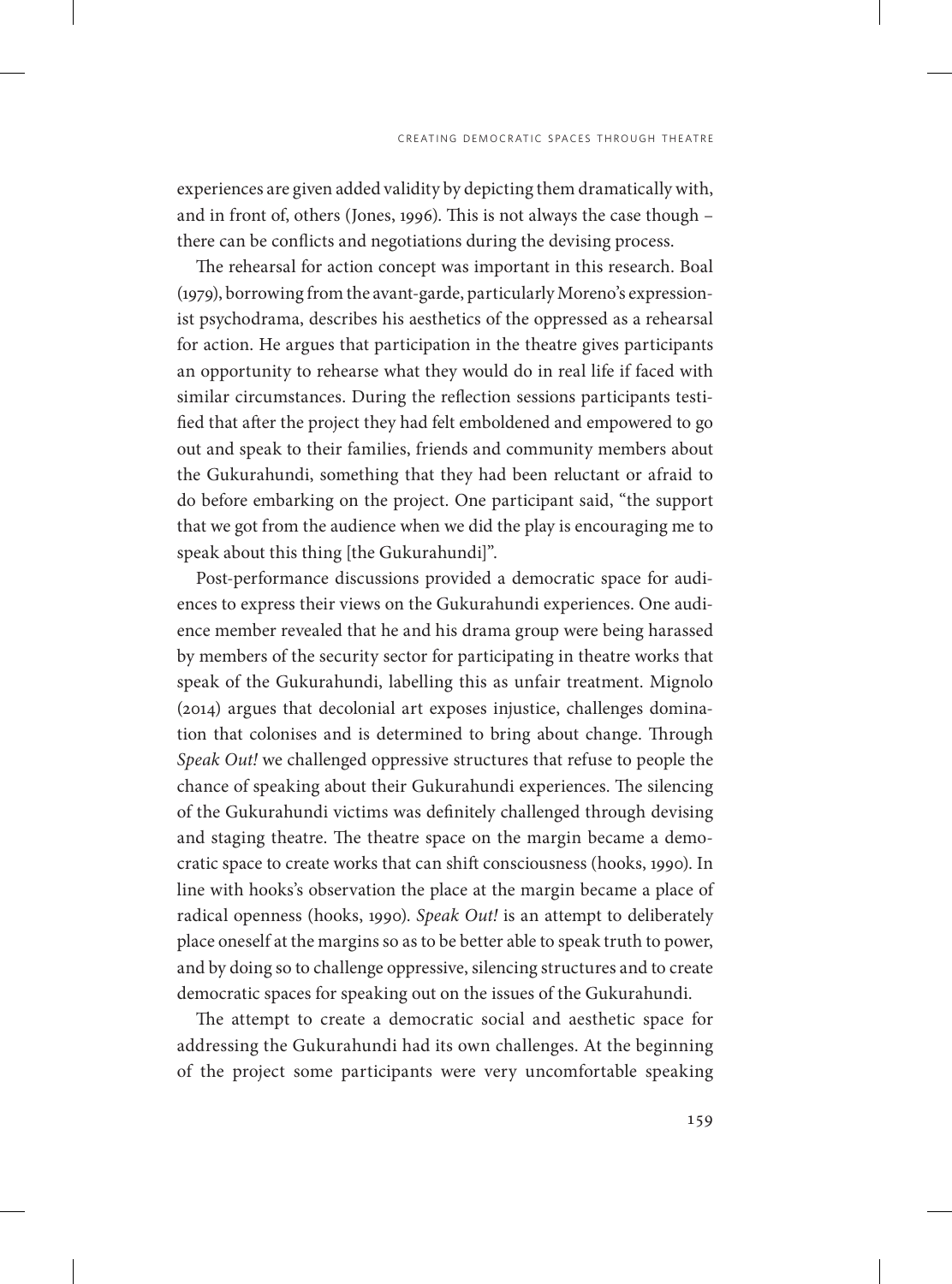about the Gukurahundi, citing fear of state repression. At one point I was asked about the backup plan in the event of their being arrested. I did not have a solid backup plan that could meet their expectations. Another major challenge was that most of the participants were new to devising. They were used to acting in plays where they would be given a script. As a result, at many points when they felt frustrated by the process of devising, they would request that I just write the script and give them ready copies. Through negotiations, we managed to steer the ship to the intended destination. Despite the challenges, the overall outcome was encouraging.

### **Conclusion**

Theatricality in the form of devised theatre offers potential in creating a social and aesthetic space to speak to and about the issue of the Gukurahundi in Zimbabwe. Techniques such as improvisation, storytelling, the use of the Spec-Actor concept in rehearsal, use of songs as commentary and using personal experiences as material for creation of the play help in achieving this. The nature of devised theatre, which requires people to discuss and work together in creating a play, makes a *langalezo* space possible. The post-performance discussions enhance the creation of a *langalezo* space which, within the Ndebele culture, is a grieving space. Participating in both devising and performing theatre created a platform for young people of Matabeleland to voice their frustrations, concerns, pain and suffering from the Gukurahundi experiences. Most of these experiences were passed down to the young generation through stories told by their parents and other relatives, or by community members. In a repressive environment like that which has prevailed in Zimbabwe for many years, devised theatre offers an alternative platform to build democracy by providing alternative spaces for the subaltern to speak.

#### **References**

Barber, K. (Ed.). (1997). *Readings in African popular culture*. James Currey. Boal, A. (1979). *Theatre of the oppressed*. Routledge.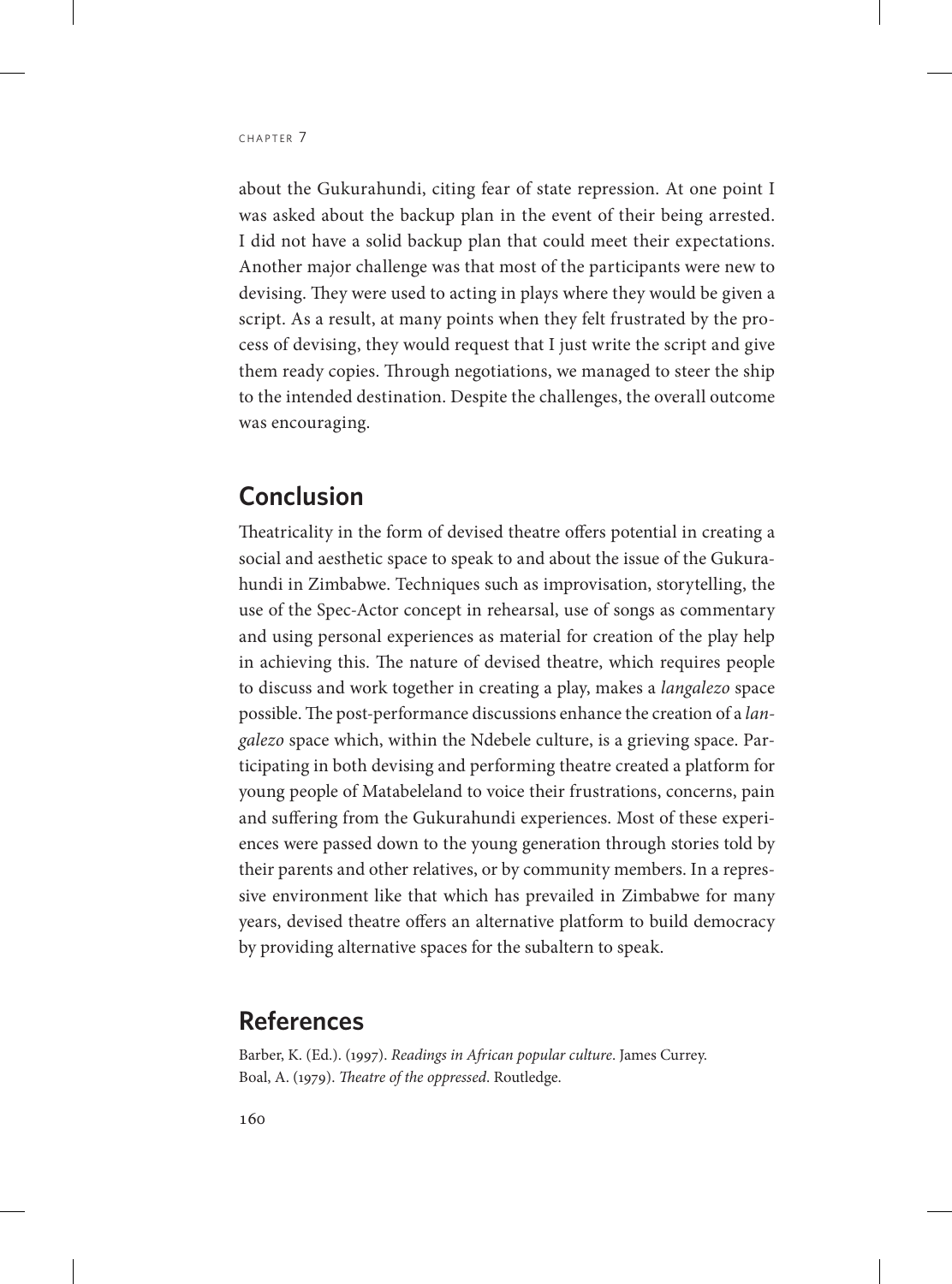- Catholic Commission for Justice and Peace & Legal Resources Foundation. (1997). *Breaking the silence, building true peace: A report on the disturbances in Matabeleland and the Midlands, 1980–1989*. CCJP & LRF.
- Felseghi, A. (2017). Devised theatre a short introduction. *Studia Ubb Dramatica*, *62*(1), 61–68. https://doi.org/10.24193/subbdrama.2017.1.05
- Freire, P. (1971). *Pedagogy of the oppressed*. Penguin.
- Gaztambide-Fernandez, R. (2014). Decolonial options and artistic/aestheSic entanglements: An interview with Walter Mignolo. *Decolonization: Indigeneity, Education and Society*, *3*(1), 196–212.
- Grotowski, J. (1968). *Towards a poor theatre*. Simon & Schuster.
- Haedicke, S. & Nellhaus, T. (Eds.). (2001). *Performing democracy: International perspectives on urban community based performance*. University of Michigan Press.
- hooks, b. (1990). *Yearnings: Race, gender and cultural politics*. South End Press.
- Jones P. (1996). *Drama as therapy: Theatre as living*. Routledge.
- Katherine, J. (2015). Performing pasts for present purposes: Re-enactment as embodied, performative history. In D. Dean, Y. Merzon & K. Prince (Eds.), *History, memory, performance*. *Studies in International Performance* (pp. 36–52). Palgrave Macmillan.
- Magwaza, T. (2001). Private transgressions: The visual voice of Zulu women. *Agenda*, *16*(49), 25–32. https://doi.org/10.1080/10130950.2001.9675969
- Mhlanga, C. (2007). *The good president* [Unpublished play].
- Moyo, B. (2011). *1983: Years before and after* [Unpublished play].
- Moyo, C. (2018). Dance and song as grieving: Examining the role of (Pentecosatal?) Christianity in shifting Ndebele people's perceptions on grieving. *Pharos Journal of Theology*, *99*(1), 1–10.
- Mpofu, S. (2019). Art as journalism in Zimbabwe. *Journalism Studies*, *20*(1), 60–78. https://doi.org/10.1080/1461670X.2017.1358652
- Ndlovu-Gatsheni, S. J. (2004). *The dynamics of democracy and human rights among the Ndebele of Zimbabwe*. *1818–193* [Doctoral dissertation, University of Zimbabwe]. UZeScholar Institutional Repository. [http://hdl.handle.](http://hdl.handle.net/10646/893) [net/10646/893](http://hdl.handle.net/10646/893)
- Ndlovu, T. M., Ndlovu D. & Ncube B. S. (1995). *Imikhuba Lamasiko AmaNdebele*. Mambo Press.
- Oddey, A. (1994). *Devising theatre: A practical and theoretical handbook*. Routledge.
- Perry, M. (2011). Theatre and knowing: Considering the pedagogical spaces in devised theatre. *Youth Theatre Journal*, *25*(1), 63–74. [https://doi.org/10.1080/08929](https://doi.org/10.1080/08929092.2011.569461) [092.2011.569461](https://doi.org/10.1080/08929092.2011.569461)
- Ravengai, S. (2011). *Subalternity and the negotiation of a theatre identity: Performing the postcolony in alternative Zimbabwean theatre* [Unpublished doctoral dissertation]. University of Cape Town.